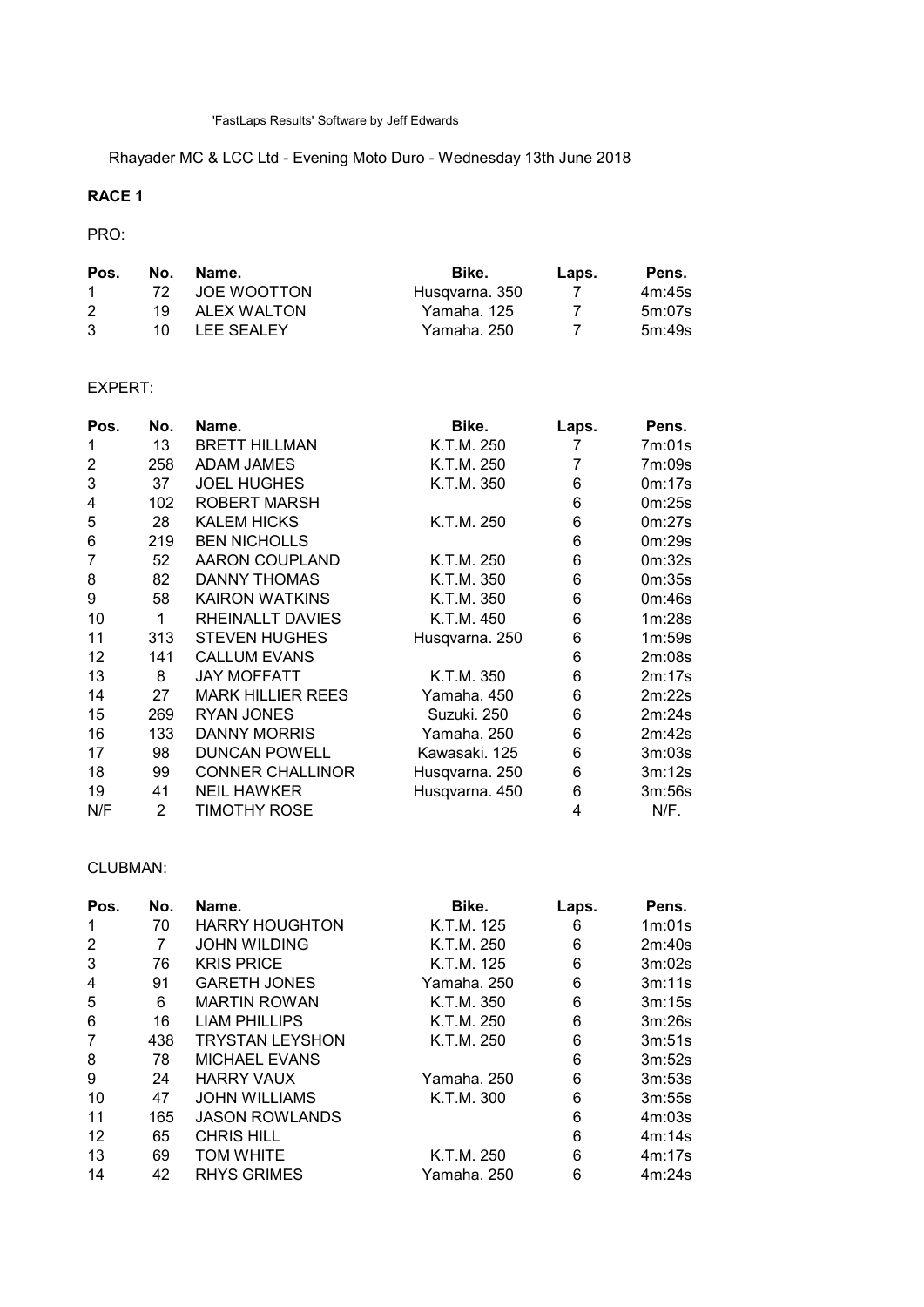| 15  | 33  | <b>MARTIN WILLIAMS</b> |                | 6              | 4m:40s |
|-----|-----|------------------------|----------------|----------------|--------|
| 16  | 221 | <b>TANISHA THOMAS</b>  | K.T.M. 150     | 6              | 4m:41s |
| 17  | 17  | <b>SEAN MOFFATT</b>    | K.T.M. 350     | 6              | 4m:46s |
| 18  | 226 | <b>JAMIE CARROLL</b>   |                | 6              | 4m:48s |
| 19  | 60  | <b>RYAN ROWLANDS</b>   | K.T.M. 250     | 6              | 4m:51s |
| 20  | 63  | <b>RYAN PHILLIPS</b>   | Yamaha.        | 6              | 5m:21s |
| 21  | 170 | <b>COLIN JENKINS</b>   |                | 6              | 5m:48s |
| 22  | 293 | <b>SAM HUMBY</b>       |                | 6              | 6m:27s |
| 23  | 31  | <b>ANDREW LUTHER</b>   | K.T.M. 250     | 6              | 6m:28s |
| 24  | 227 | <b>SAM NEWELL</b>      | Honda. 450     | 6              | 6m:36s |
| 25  | 30  | <b>CARL GERRARD</b>    | K.T.M. 300     | 6              | 6m:47s |
| 26  | 325 | <b>JAKE BASHTON</b>    | Husqvarna. 350 | 6              | 6m:58s |
| 27  | 257 | <b>MATT BENNETT</b>    | Yamaha. 250    | 6              | 7m:42s |
| 28  | 9   | <b>STEVE ASKIN</b>     | K.T.M. 250     | 6              | 8m:05s |
| 29  | 59  | <b>LEE RANSON</b>      | K.T.M. 500     | 6              | 8m:20s |
| 30  | 84  | <b>GAVIN BARNETT</b>   |                | 5              | 0m:13s |
| 31  | 333 | <b>GEORGE CRUMP</b>    | Yamaha. 250    | 5              | 1m:09s |
| 32  | 43  | RICHARD PENFOLD        | K.T.M. 250     | 5              | 1m:38s |
| 33  | 232 | <b>CALLUM NICHOLLS</b> | Yamaha. 125    | 5              | 3m:32s |
| 34  | 81  | <b>JOHN BARKER</b>     | K.T.M. 250     | 5              | 3m:46s |
| 35  | 158 | <b>MARCUS BARTER</b>   | K.T.M. 250     | 5              | 5m:39s |
| 36  | 14  | <b>CHRIS WRIGHT</b>    | K.T.M. 350     | $\overline{2}$ | 2m:48s |
| N/F | 67  | <b>GEORGE WILLIAMS</b> | K.T.M. 350     | 5              | N/F.   |
| N/F | 94  | RYAN WOODS             | K.T.M. 250     | 0              | N/F.   |
| N/F | 291 | <b>MARK ROBERTS</b>    | K.T.M. 250     | 0              | N/F.   |

## OVER 40's:

| Pos. | No. | Name.                 | Bike.          | Laps. | Pens.  |
|------|-----|-----------------------|----------------|-------|--------|
| 1    | 53  | <b>BO ANDERSON</b>    | Husqvarna. 250 | 6     | 3m:57s |
| 2    | 39  | <b>ANDREW EDWARDS</b> | Beta, 125      | 6     | 4m:23s |
| 3    | 36  | <b>WILLIAM JONES</b>  | Beta, 300      | 6     | 4m:56s |
| 4    | 211 | <b>IAN PRITCHARD</b>  | K.T.M. 300     | 6     | 6m:07s |
| 5    | 185 | <b>CAERWYN RALPH</b>  |                | 6     | 6m:38s |
| 6    | 407 | <b>WYN EVANS</b>      |                | 6     | 6m:51s |
| 7    | 74  | <b>CHRIS PRICE</b>    | K.T.M. 250     | 6     | 7m:08s |
| 8    | 49  | LYNDON HAMMONDS       | K.T.M. 250     | 6     | 7m:50s |
| 9    | 40  | <b>GRANT MAYHEW</b>   | Yamaha. 250    | 6     | 8m:00s |
| 10   | 199 | DAVID JONES           | Honda, 250     | 5     | 0m:02s |
| 11   | 470 | <b>RYAN MITCHELL</b>  | Beta, 300      | 5     | 0m:15s |
| 12   | 408 | <b>CERI NICHOLAS</b>  | Beta, 300      | 5     | 2m:17s |
| 13   | 425 | <b>JEFF MORRIS</b>    | K.T.M. 450     | 5     | 2m:43s |
| 14   | 111 | <b>DYFED EVANS</b>    | Gas Gas. 300   | 5     | 4m:36s |
| 15   | 3   | <b>ALAN HOPKINS</b>   | K.T.M. 250     | 5     | 6m:02s |
| 16   | 38  | <b>IESTYN LEYSHON</b> | K.T.M. 250     | 5     | 8m:21s |
| N/F  | 15  | <b>DARREN SHEEN</b>   | Husqvarna. 350 | 3     | N/F.   |

#### OVER 50's:

| Pos.           | No. | Name.                | Bike.       | Laps. | Pens.  |
|----------------|-----|----------------------|-------------|-------|--------|
| $\sim$         | 4   | <b>JASON REES</b>    | K.T.M. 300  | 6     | 6m:04s |
| $\mathcal{P}$  |     | 151 COLIN GRIFFITHS  | K.T.M. 350  | 6     | 6m:26s |
| 3              | 54  | <b>TREFOR DAVIES</b> |             | 5     | 0m:19s |
| $\overline{4}$ |     | 184 CHR5S EDWARDS    | Yamaha, 250 | 5     | 0m:19s |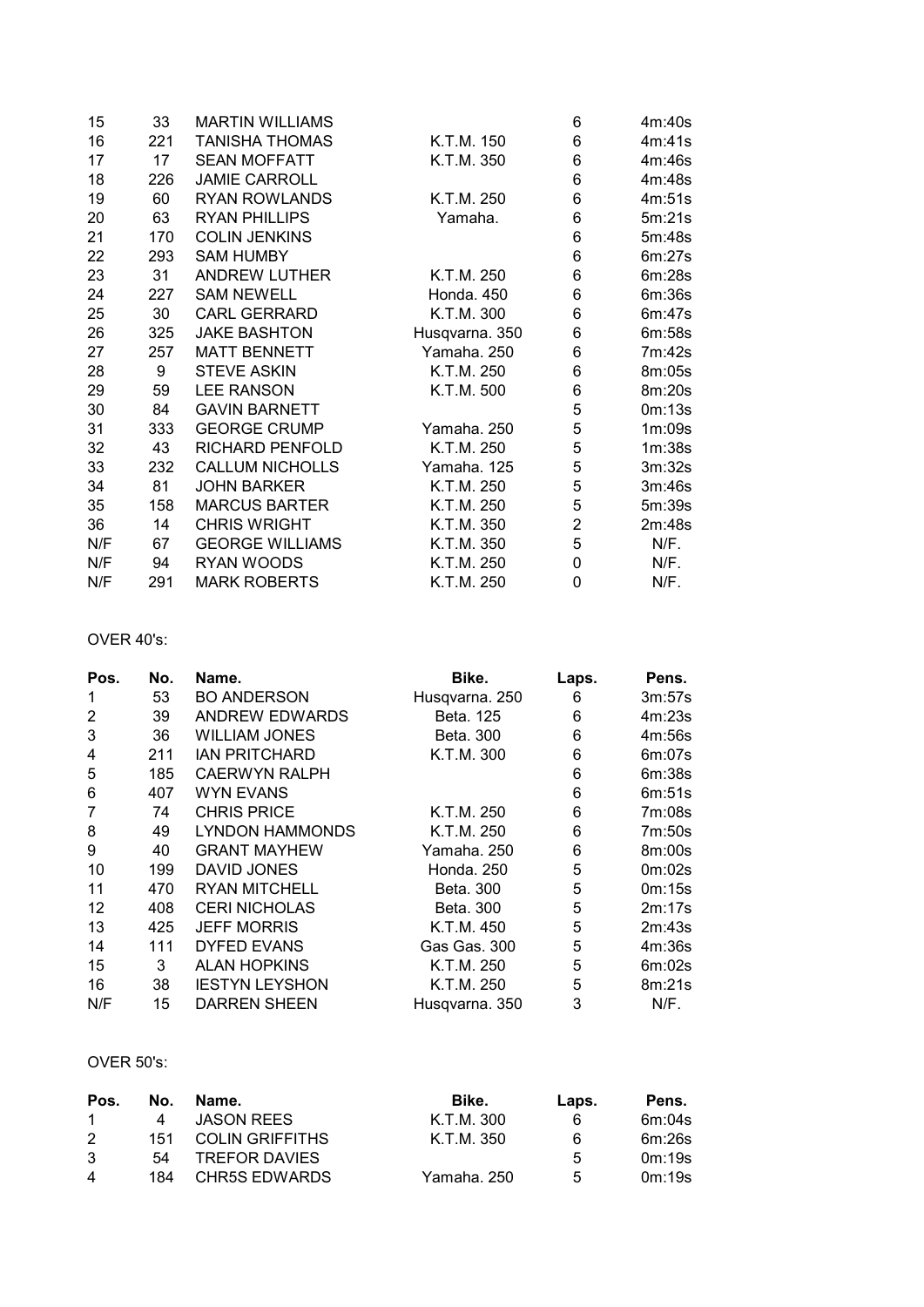| $\overline{5}$ | 50  | SIMON PAVEY            | Husqvarna. 450 | 5 | 0m:24s  |
|----------------|-----|------------------------|----------------|---|---------|
| 6              | 44  | <b>ANDY WILLIAMS</b>   |                | 5 | 2m:12s  |
| $\overline{7}$ | 181 | <b>ANTHONY DAVIES</b>  | Kawasaki, 220  | 5 | 3m:01s  |
| 8              | 62  | <b>MARK EVANS</b>      | K.T.M. 350     | 5 | 4m:21s  |
| N/F            | 225 | <b>MARTIN BASHFORD</b> | Husqvarna. 250 | 3 | $N/F$ . |
| N/F            | 51  | <b>GARY JONES</b>      | K.T.M. 350     |   | $N/F$ . |

## SPORTSMAN:

| Pos.           | No. | Name.                       | Bike.         | Laps. | Pens.   |
|----------------|-----|-----------------------------|---------------|-------|---------|
| 1              | 129 | <b>TRYSTAN HOPKINS</b>      | K.T.M. 125    | 6     | 7m:25s  |
| $\overline{c}$ | 80  | <b>GAVIN ZEMRZUSKI</b>      |               | 6     | 7m:39s  |
| 3              | 11  | <b>LIAM RYLAND</b>          | K.T.M. 250    | 6     | 7m:48s  |
| 4              | 20  | <b>RHYS EVANS</b>           | K.T.M. 250    | 5     | 0m:56s  |
| 5              | 34  | <b>JOSH WARING</b>          | K.T.M. 200    | 5     | 1m:02s  |
| 6              | 83  | <b>BEN DAVIES</b>           | K.T.M. 150    | 5     | 1m:36s  |
| $\overline{7}$ | 92  | <b>ANDREW JENKINS</b>       | K.T.M. 250    | 5     | 1m:52s  |
| 8              | 71  | <b>JOE BARRETT</b>          | Beta. 300     | 5     | 1m:57s  |
| 9              | 21  | <b>ASHLEY BONWICK SMITH</b> | Kawasaki. 220 | 5     | 2m:02s  |
| 10             | 85  | <b>STEPHEN JONES</b>        | K.T.M. 125    | 5     | 2m:30s  |
| 11             | 66  | <b>JACK PROBERT</b>         | K.T.M. 125    | 5     | 2m:32s  |
| 12             | 340 | <b>JASON ZEMBRZUSKI</b>     |               | 5     | 2m:46s  |
| 13             | 57  | <b>AARON BATES</b>          | Suzuki. 125   | 5     | 2m:49s  |
| 14             | 228 | <b>DECLAND PANNELL</b>      | K.T.M. 250    | 5     | 2m:58s  |
| 15             | 189 | <b>DANIEL MILLARD</b>       | K.T.M. 250    | 5     | 3m:19s  |
| 16             | 48  | <b>SIMON THEWITT</b>        |               | 5     | 3m:38s  |
| 17             | 46  | <b>RHYS EVANS</b>           | K.T.M. 125    | 5     | 3m:38s  |
| 18             | 123 | <b>ROBERT DAVIES</b>        | K.T.M. 300    | 5     | 4m:19s  |
| 19             | 171 | <b>NEIL DAVIES</b>          | K.T.M. 300    | 5     | 4m:58s  |
| 20             | 73  | ALEXANDER LITTLE            | Honda. 250    | 5     | 5m:03s  |
| 21             | 90  | <b>STEPHEN CARTER</b>       | Honda. 450    | 5     | 5m:10s  |
| 22             | 26  | <b>SHANE SYMONS</b>         | Honda. 250    | 5     | 5m:16s  |
| 23             | 150 | <b>CRAIG REES</b>           | Yamaha. 125   | 5     | 5m:56s  |
| 24             | 45  | <b>WARREN SLATER</b>        |               | 5     | 6m:14s  |
| 25             | 23  | <b>LIAM ADDISON</b>         | K.T.M. 150    | 5     | 6m:45s  |
| 26             | 32  | THOMAS WOOLFORD             | Beta. 300     | 5     | 6m:57s  |
| 27             | 103 | <b>JACK LEAR</b>            | Beta. 300     | 5     | 9m:31s  |
| 28             | 283 | <b>DANIEL PRICE</b>         | K.T.M. 125    | 5     | 9m:36s  |
| 29             | 68  | <b>ZOE ZEMBRZUSKI</b>       | K.T.M. 150    | 4     | 0m:07s  |
| 30             | 18  | <b>DANIEL MILLS</b>         | Honda. 250    | 4     | 0m:22s  |
| 31             | 61  | <b>CELT DAVIES</b>          | Honda. 125    | 4     | 1m:29s  |
| 32             | 29  | <b>JAMES MOTHERWELL</b>     | Gas Gas. 250  | 4     | 4m:08s  |
| 33             | 95  | <b>JORDAN HOBSON</b>        | Suzuki. 250   | 3     | 0m:30s  |
| 34             | 113 | <b>NOAH SLATER</b>          | K.T.M. 250    | 3     | 11m:12s |
| N/F            | 93  | <b>ROY MORRIS</b>           | Honda. 250    | 0     | N/F.    |

#### SIDECAR - EXPERT:

| Pos.          | No. | Name.                 | Bike.       | Laps. | Pens.  |
|---------------|-----|-----------------------|-------------|-------|--------|
| $\mathbf{1}$  | 101 | DAVID WILLIAMS        |             | 6     | 5m:19s |
|               |     | LUKE PETERS           |             |       |        |
| $\mathcal{P}$ | 22. | JONATHAN WILLIAMS     | KTM WSP 610 | 6     | 5m:43s |
|               |     | <b>NEIL JAMES</b>     |             |       |        |
| 3             | -35 | <b>MICHAEL HUTTON</b> |             | 6     | 6m:01s |